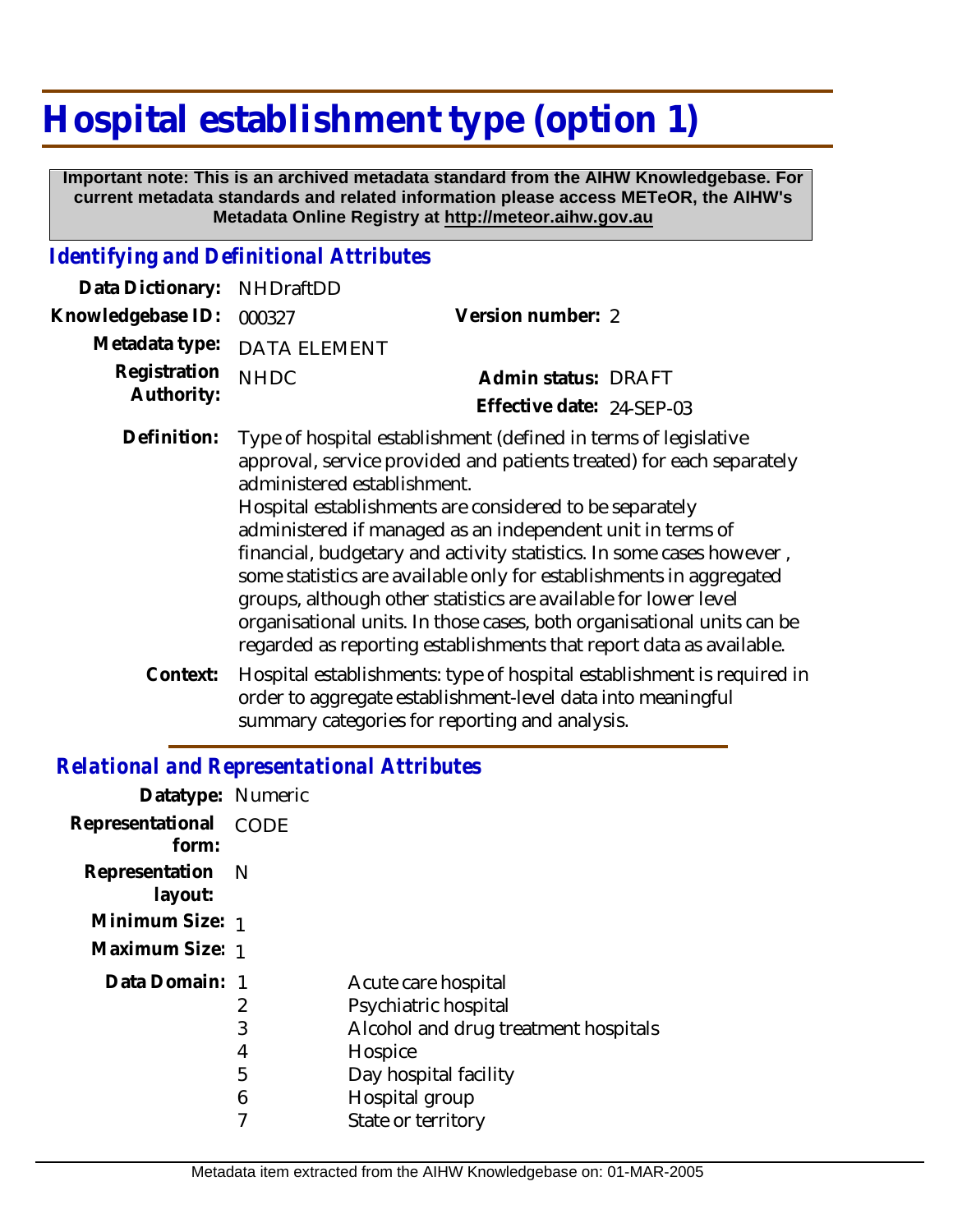8 **Other** 

#### Unknown/inadequately described/not stated

Guide For Use: 1 Acute care hospital

9

A hospital that can provide for at least minimal medical, surgical or obstetric services for patients admitted overnight and provides round-the-clock comprehensive qualified nursing service as well as other necessary professional services. Most of the patients have acute conditions or temporary ailments and the average stay per admission is relatively short.

Hospitals specialising in dental, ophthalmic aids, mothercraft, rehabilitation, aged and extended care and other specialised medical or surgical care are included in this category.

Hospitals classified as psychiatric hospitals, alcohol and drug treatment hospitals, day hospitals and hospices are not included in this category.

2 Psychiatric hospital

A hospital devoted primarily to the treatment and care of admitted patients with psychiatric, mental or behavioural disorders.

3 Alcohol and drug treatment hospitals

Hospitals for the treatment of drug dependence on an admitted patient basis.

4 Hospice

An establishment providing palliative care to terminally ill admitted patients.

5 Day hospital facility

A day hospital facility is a hospital providing investigation and treatment for acute conditions on a day-only basis. This category includes sleep centres.

6 Hospital group

A hospital group is a group of hospitals that is managed together and for which some data are available only at the level of the group. They include groups of hospitals based on geographical areas, clinical specialties and management or ownership arrangements.

7 State or Territory

This category accommodates the reporting of data relating to hospitals that is not available or relevant for reporting at the establishment- or group-level.

Related metadata: relates to the data element concept Hospital version 1 supersedes the data element Establishment type version 1 relates to the data element Establishment identifier version 4